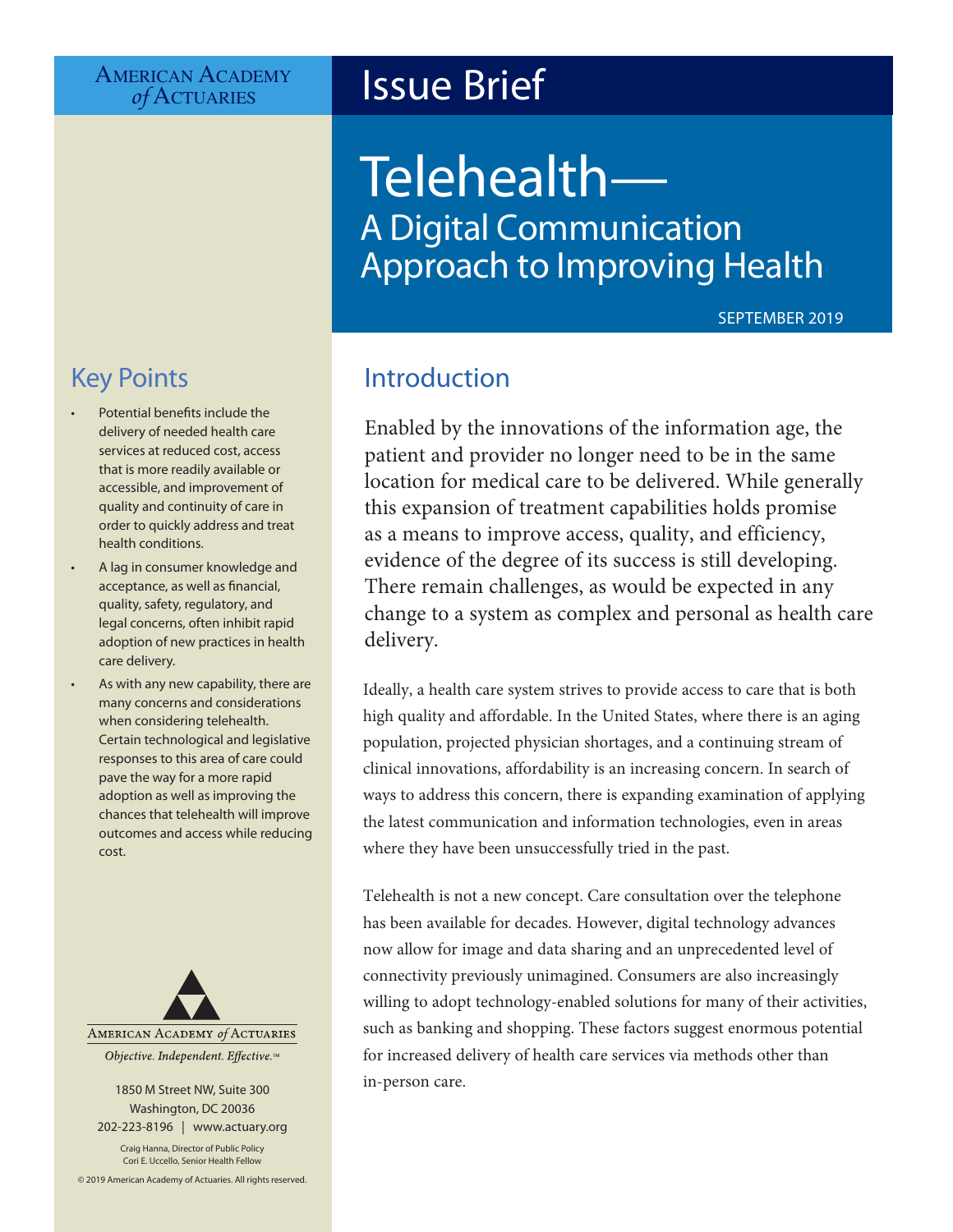This brief uses the term *telehealth* as defined for Medicare fee-for-service coverage by the Social Security Act Section 1834(m).<sup>1</sup> Medicare-covered telehealth services are professional consultation, office visits, and office psychiatry services provided to an individual via a telecommunications system by a physician or practitioner. There is a more general definition of telemedicine that includes as services, among others, the remote monitoring of devices and consultations between physicians.<sup>2</sup>

The potential benefits of telehealth are clear. They include the delivery of needed health care services at reduced cost, access that is more readily available or accessible, and improvement of quality and continuity of care in order to quickly address and treat health conditions. Currently, the most compelling use cases involve psychotherapy and services at rural sites, but it is expected that ultimately the benefits will extend to many more services delivered to a broader population.

However, a lag in consumer knowledge and acceptance, as well as financial, quality, safety, regulatory and legal concerns, often inhibit rapid adoption of new practices in health care delivery. This issue brief gives an actuarial perspective of the intricacies of telehealth issues and provides insights into hindrances to its acceptance.

## Patient Perspective

#### **Coverage**

One of the major challenges in telehealth is consistently low utilization among the eligible population. Peterson-Kaiser reports that in 2018, 74% of large employers offered telehealth to their employees in some fashion, but that for enrollees with at least one outpatient claim, only 0.5% had a telehealth visit.<sup>3</sup> In a 2018 report to Congress, the Centers for Medicare and Medicaid Services (CMS) indicated that only 90,000 Medicare fee-for-service beneficiaries received telehealth services—or 0.25% of the

1 "[Special Payment Rules for Particular Items and Services"](https://www.ssa.gov/OP_Home/ssact/title18/1834.htm); Social Security Administration. Generally, services are only covered if the patient is at an "originating site," which includes certain rural areas or if the patient is part of a federal telemedicine demonstration project.

2 *[E-health and Telemedicine](https://aspe.hhs.gov/system/files/pdf/206751/TelemedicineE-HealthReport.pdf)*; U.S. Department of Health and Human Services Report to Congress; Aug. 12, 2016. 3 "[More employers are paying for telemedicine, but enrollee take-up has been relatively low"](https://www.kff.org/health-costs/issue-brief/more-employers-are-paying-for-telemedicine/); Peterson-Kaiser Health System Tracker; October 3, 2018.

**Members of the Telehealth Work Group, which authored this issue brief, include Joshua Reinstein, MAAA, FSA—***Chairperson***; Kenneth Avner, MAAA, FSA; Daniel Becker, MAAA, FSA; April Choi, MAAA, FSA; Mick Diede, MAAA, FSA; Bradley Dirks, MAAA, ASA; James Gutterman, MAAA, FSA; Matthew Judd, MAAA, ASA; Shuaiqing Lui, MAAA, FSA; Marilyn McGaffin, MAAA, ASA; Susan Pantely, MAAA, FSA; Nilabh Sanat, MAAA, FSA; Colby Schaeffer, MAAA, ASA; Martin Staehlin, MAAA, FSA; Tammy Tomczyk, MAAA, FSA FCA; and Lori Weyuker, MAAA, ASA.**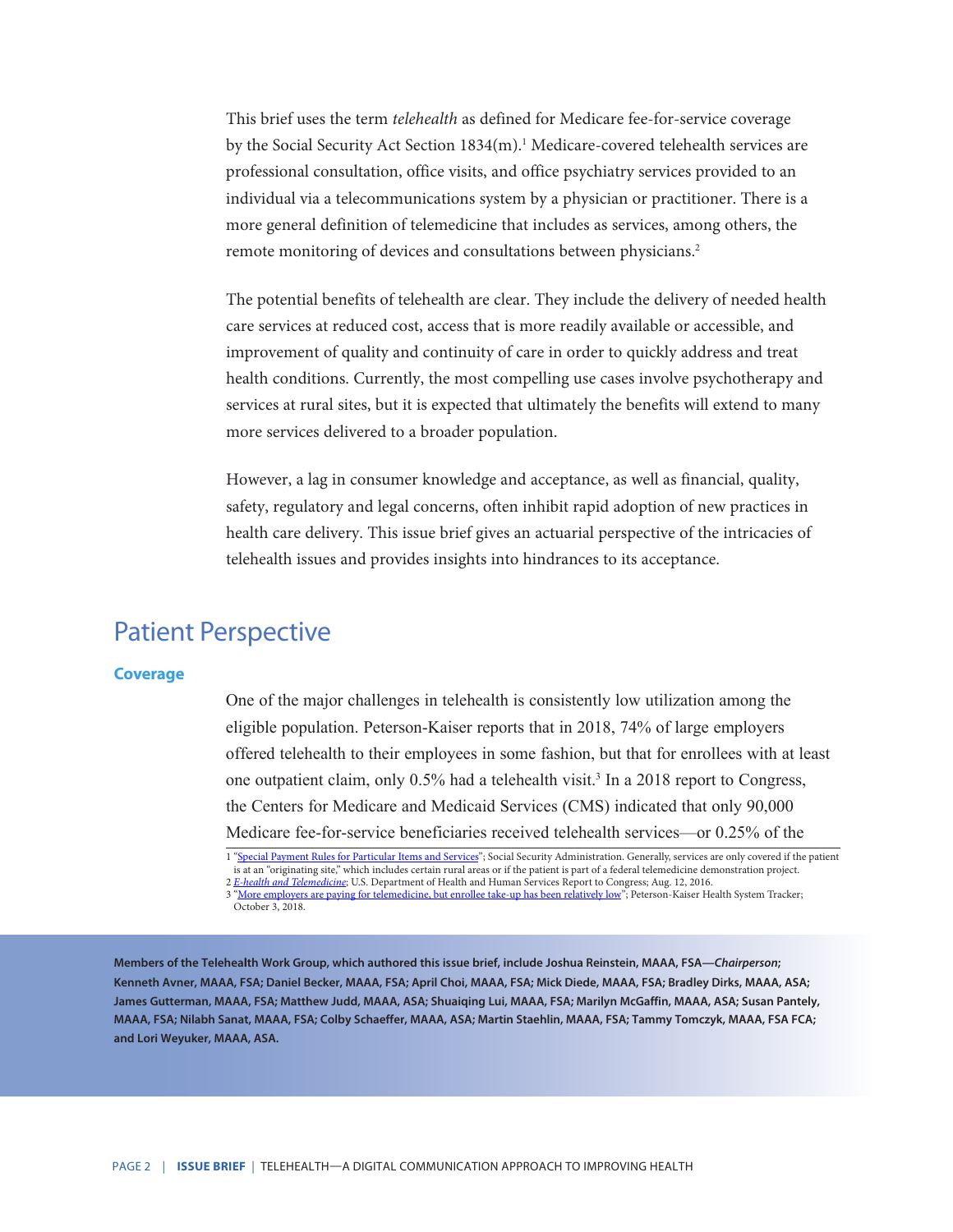Medicare population.<sup>4</sup> While there are limiting factors to telemedicine coverage under the Medicare program, this utilization is very low nonetheless.

Medicare allows certain telehealth services but has relatively strict rules governing the delivery and billing. Medicare requires that the originating site—i.e., where the patient is physically located when accessing telehealth services—must be in what Medicare designates to be a Health Professional Shortage Area (HPSA). Medicare also restricts live telehealth to a defined set of Current Procedural Terminology (CPT) / Healthcare Common Procedure Coding System (HCPCS) codes.5

The rules for Medicaid vary by state and as such, the availability of telehealth varies. Utilization is still relatively low for Medicaid recipients but greater than that for Medicare. Medicaid utilization is higher in rural areas and there is relatively higher utilization of behavioral health services.

Knowledge of the coverage is frequently cited as a major issue in gaining widespread use of telehealth services.<sup>6</sup> According to a 2017 poll, 72% of respondents were unsure whether their health plan covered telehealth, $^7$  and as of 2017 according to one report 40% of consumers have never heard of telehealth.<sup>8</sup> Without awareness around coverage and availability, members cannot be expected to seek out telehealth services.

#### **Acceptance**

Even if made aware of access to telehealth, patients may not have confidence that the service will deliver the same value as an in-person visit. According to a recent survey report by a telehealth provider, nearly half of consumers are less comfortable with a televisit than an in-person visit, and nearly two-thirds are unsure whether telehealth services would be covered by insurance.<sup>9</sup> This lack of comfort, knowledge, and trust in telehealth can create a significant barrier to consumer adoption of the modality.

One potential consumer benefit of telehealth is elimination of travel time. A 2015 study by Harvard Medical School researchers found that the average time spent on a physician visit was 121 minutes, with 37 minutes of travel time, 64 minutes of waiting, and only 20 minutes of face-to-face time with the doctor.<sup>10</sup> While some would see this as an inconvenience, others—particularly those with lower incomes—might see it as an insurmountable barrier due to lack of transportation, inability to miss work, child care needs, etc. If telehealth is a true substitute for in-person visits, the consumer benefit can be substantial.

<sup>4</sup> *[Information on Medicare Telehealth](https://www.cms.gov/About-CMS/Agency-Information/OMH/Downloads/Information-on-Medicare-Telehealth-Report.pdf)*; Centers for Medicare & Medicaid Services; November 15, 2018. 5 *[The Ultimate Telemedicine Guide | What Is Telemedicine?](https://evisit.com/resources/what-is-telemedicine/)*; eVisit; May 25, 2018.

<sup>6</sup> ["Why telemedicine has been such a bust so far"](https://www.cnbc.com/2018/06/29/why-telemedicine-is-a-bust.html); *CNBC*; June 30, 2018.

<sup>7</sup> ["Should You Offer Telemedicine Services? Patients Weigh In](https://www.softwareadvice.com/resources/should-you-offer-telemedicine-services/)"; Software Advice; August 5, 2019.

<sup>8</sup> ["Unlocking the Value of Telehealth"](https://health.oliverwyman.com/2017/03/unlocking_the_value.html); Oliver Wyman Health; March 9, 2017.

<sup>9</sup> ["Survey: Consumers remain skeptical on telehealth citing insurance coverage uncertainty](https://www.healthcareitnews.com/news/survey-consumers-remain-skeptical-telehealth-citing-insurance-coverage-uncertainty)"; HealthcareITNews; December 21, 2017.

<sup>10</sup> ["Opportunity Costs of Ambulatory Medical Care in the United States"](https://www.ajmc.com/journals/issue/2015/2015-vol21-n8/opportunity-costs-of-ambulatory-medical-care-in-the-united-states); *The American Journal of Managed Care*; August 2015.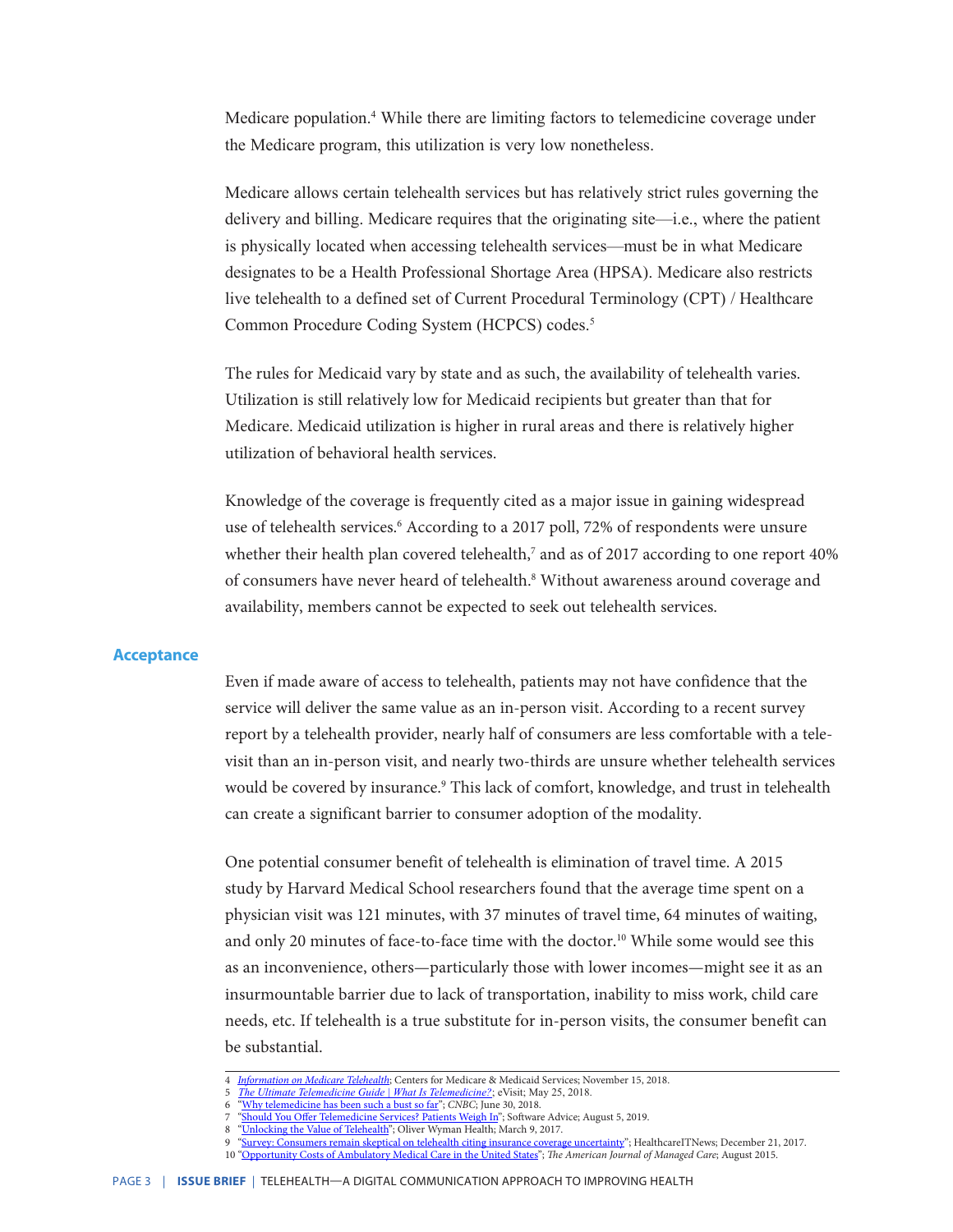Some services are more aligned with telehealth protocols than others. In an effort to prove efficacy, early studies have focused on areas where it is expected the benefits are greatest. Many see telehealth as an important component of behavioral health care, where synchronous telehealth visits can substitute for in-person care and the supply of clinicians is a challenge. This would seem to also be applicable to ongoing care such as outpatient "med checks" or periodic monitoring of a patient. And of course, rural areas that are medically underserved for primary care (15% of the population, 10% of the doctors) and even more so for specialty care (approximately 30% of provider specialties available)<sup>11</sup> are fertile ground for telehealth. As physician shortages are projected to intensify in the near future, telehealth can help address the access barriers of underserved populations.

### Financial Perspective

Like any other change in a health care benefit program, the financial implications of adding telehealth can be analyzed by how it changes the utilization of services in addition to how it changes the average unit cost of the services themselves.

#### **Utilization**

Some telehealth services will substitute for other, more expensive, in-person services. For example, an individual might have a remote office visit instead of an emergency room (ER) visit. Other telehealth services will be in addition to existing utilization, induced by the easier access to care. The net change in total cost is a result of how the increases in utilization caused by the new program are offset by how the new program substitutes for higher-cost services. In all cases, it is not just the telehealth service itself that needs to be valued, but all the resultant services that follow, or are forgone afterward.

In the case when a telehealth service is a replacement for a direct cost, the lower cost of the remote service results in savings. In addition, the ability to more efficiently obtain the service should improve access, timeliness, and quality of care.

Offsetting this, if patients use a remote visit and follow it with, for example, a doctor's office visit, then there is only additional cost. In fact, it is possible that the ease with which patients can now enter the health care system through remote visits results in costs for patients who would otherwise appropriately not seek care at all. Additionally, having entered the system, there are likely costs beyond those for the remote visit itself, such as lab tests and prescriptions for pharmaceuticals.

<sup>11</sup> *[Anticipating Economic Returns of Rural Telehealth](https://www.ntca.org/sites/default/files/documents/2017-12/SRC_whitepaper_anticipatingeconomicreturns.pdf)*; The Rural Broadband Association; March 2017.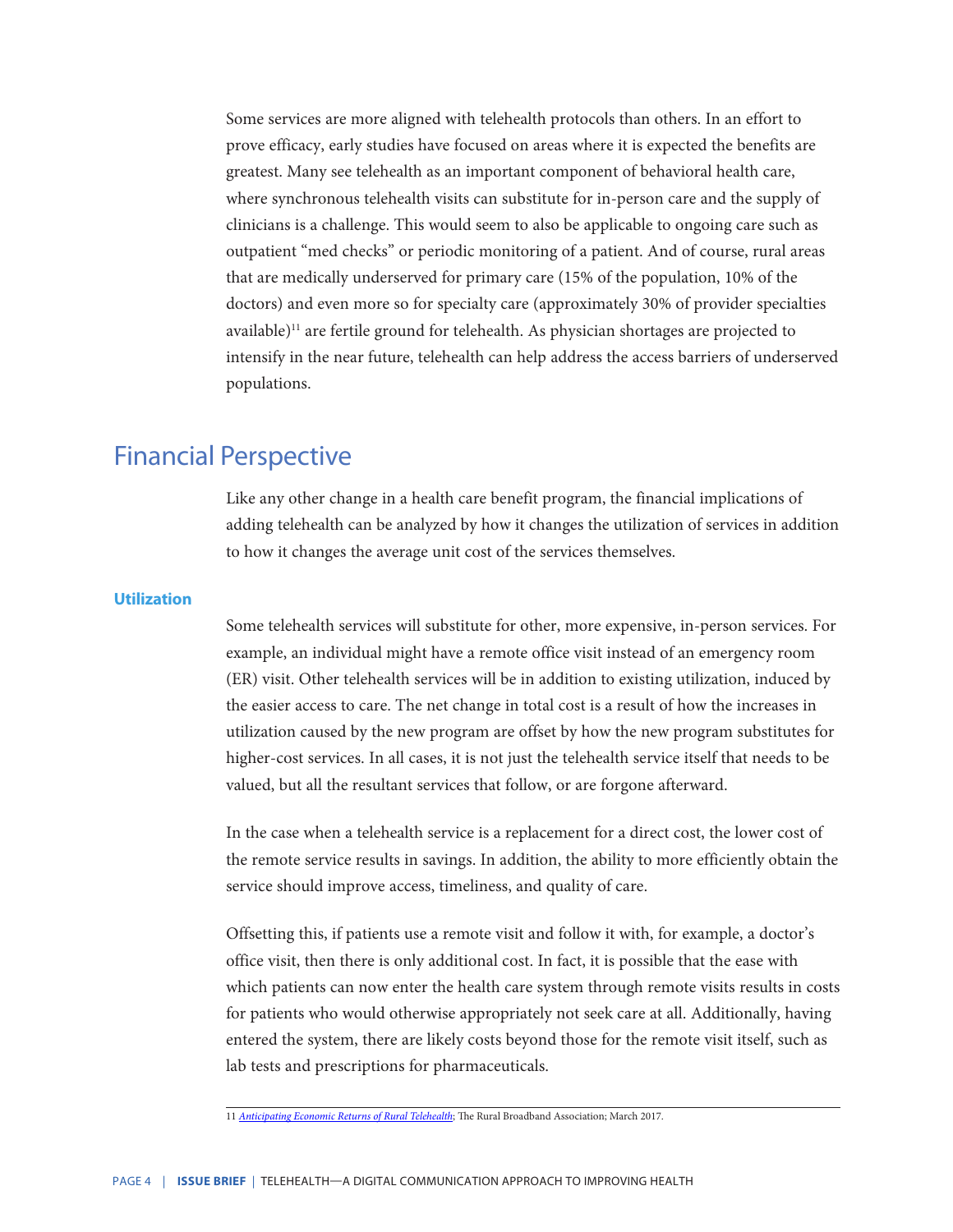#### **Net Cost**

Quantifying the financial benefits of avoided services and the reduced charge levels of telehealth services versus the additional costs of induced utilization is a challenge for any study's financial analysis. And any benefits need to be compared against the costs of implementing and maintaining the program.

Telehealth and telemedicine have been studied extensively. As of January 2016, more than 15,000 articles and over 400 systematic reviews were assigned these terms as a major subject heading in the indexing of the National Library of Medicine.<sup>12</sup> The Agency for Healthcare Research and Quality (AHRQ) report: *Telehealth: Mapping the Evidence for Patient Outcomes From Systematic Reviews* reported "sufficient evidence to support the effectiveness of telehealth for specific uses with some types of patients," but limited demonstrations of cost-effectiveness.<sup>13</sup>

For now, there is a paucity of large-scale credible data pertaining to telehealth utilization and net cost. A recent Rand study<sup>14</sup> of 300,000 patients sought to measure new utilization directly, based "on the actual observed utilization of direct-to-consumer telehealth users." Unlike results publicized by some telehealth vendors that found that new utilization was about 10%, RAND found that that new utilization was roughly 90%. They estimated that the difference was due to the biases in retrospectively surveying direct-to-consumer telehealth users. As they put it, "Respondents are being asked to discuss their decisionmaking process for a decision they never actually faced." Using this estimate of induced utilization, only 12% of telehealth visits represented replacement of more costly office (particularly urgent care centers) or emergency room visits. Due to this increase in utilization, the study found that for members with acute respiratory illness, net spending increased \$45 per telehealth user.

Several telehealth programs have reported more promising results:<sup>15</sup>

• Based on the neighboring state of South Carolina's success with telepsychiatry, North Carolina launched its own statewide telepsychiatry network in January 2014. Besides reducing the ER waiting times to transition into inpatient treatment, inpatient readmissions dropped from 20% to 8%, involuntary commitments to local hospitals decreased 33%, and 84% of patients reported being satisfied with the telepsychiatry services they received.

- 14 ["Direct-To-Consumer Telehealth May Increase Access To Care But Does Not Decrease Spending"](https://www.rand.org/pubs/external_publications/EP67074.html); *Health Affairs*; March 2017.
- 15 *[The Promise of Telehealth For Hospitals, Health Systems and Their Communities](https://www.aha.org/system/files/research/reports/tw/15jan-tw-telehealth.pdf)*; American Hospital Association; January 2015.

<sup>12</sup> *[Telehealth: Mapping the Evidence for Patient Outcomes From Systematic Reviews](https://www.ncbi.nlm.nih.gov/books/NBK379320/pdf/Bookshelf_NBK379320.pdf)*; Agency for Healthcare Research and Quality, Department of Health and Human Services; June 2016; page 1.

<sup>13</sup> Ibid., page vii, and pages 39-43.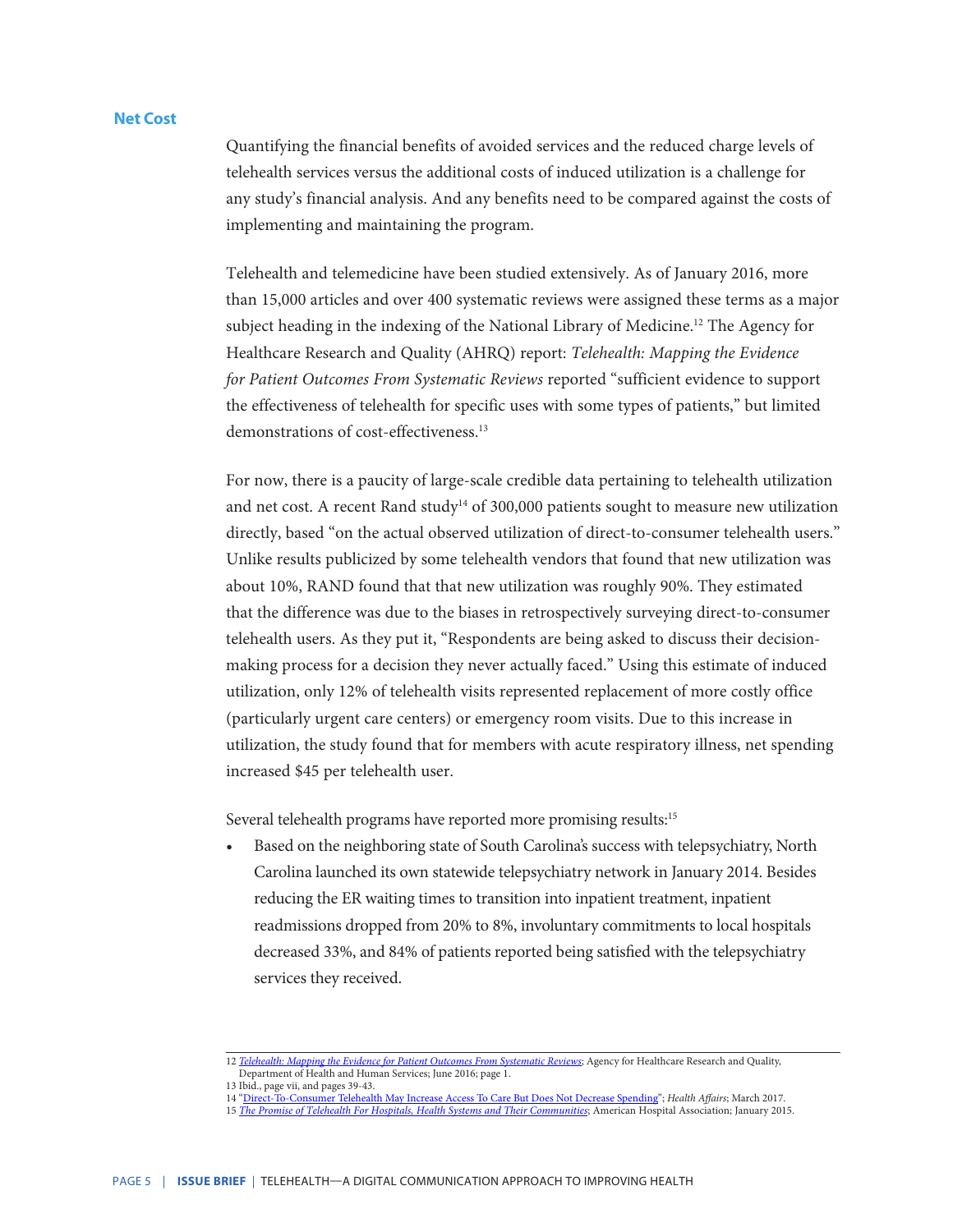• For a post-cardiac-arrest telehealth care program, the Veterans Health Administration (VHA) reported a 51% decrease in inpatient readmissions for heart failure and a 44% reduction for readmissions from all causes. Additionally, patient satisfaction was at 84%.

#### **Other Cost Drivers**

The balance between easier access and cost savings can be affected by the design of the telehealth program and its interaction with the other health care benefits provided by the health plan. A program targeting ER overutilizers, which provides a financial incentive to call a triage clinician before presenting at an ER, should result in fewer ER visits with only modest additional costs for providing the service and the incentives. However, if the program is available to all participants, it may be that the costs of the triage and incentives outweigh any ER savings.

In addition to targeted triage, as described above, there are other situations where telehealth's benefits would seem to easily offset the costs. Utilization in a rural area may not be sufficient to support a specialist physically present there. However, through telehealth services, the area can still have local specialist coverage without the need to travel to a metropolitan area. In this case the benefits of access to services as well as the total cost savings may be significant, as care is shifting to a more appropriate setting.

Administrative costs and complexity also need to be considered. The costs to a program administrator of setting up a program, coordinating it, and communicating about it, exist even if the program is seldom used. So unless there is significant use—which may only come after the program has been available for several years—the savings of even an effective program could be offset by the administrative costs. Setup and operating costs can be significantly affected by whether a vendor is used or the program is developed in-house.

For providers, vendors, and administrators, there may be an increased need to purchase technical support and spend additional resources to collect patient cost-sharing and substantiate the care delivered for purposes of billing. Of course, there might also be changes in the expenses associated with traditional face-to-face visits, particularly if meaningful portions of telehealth services prove to be replacement versus additive care.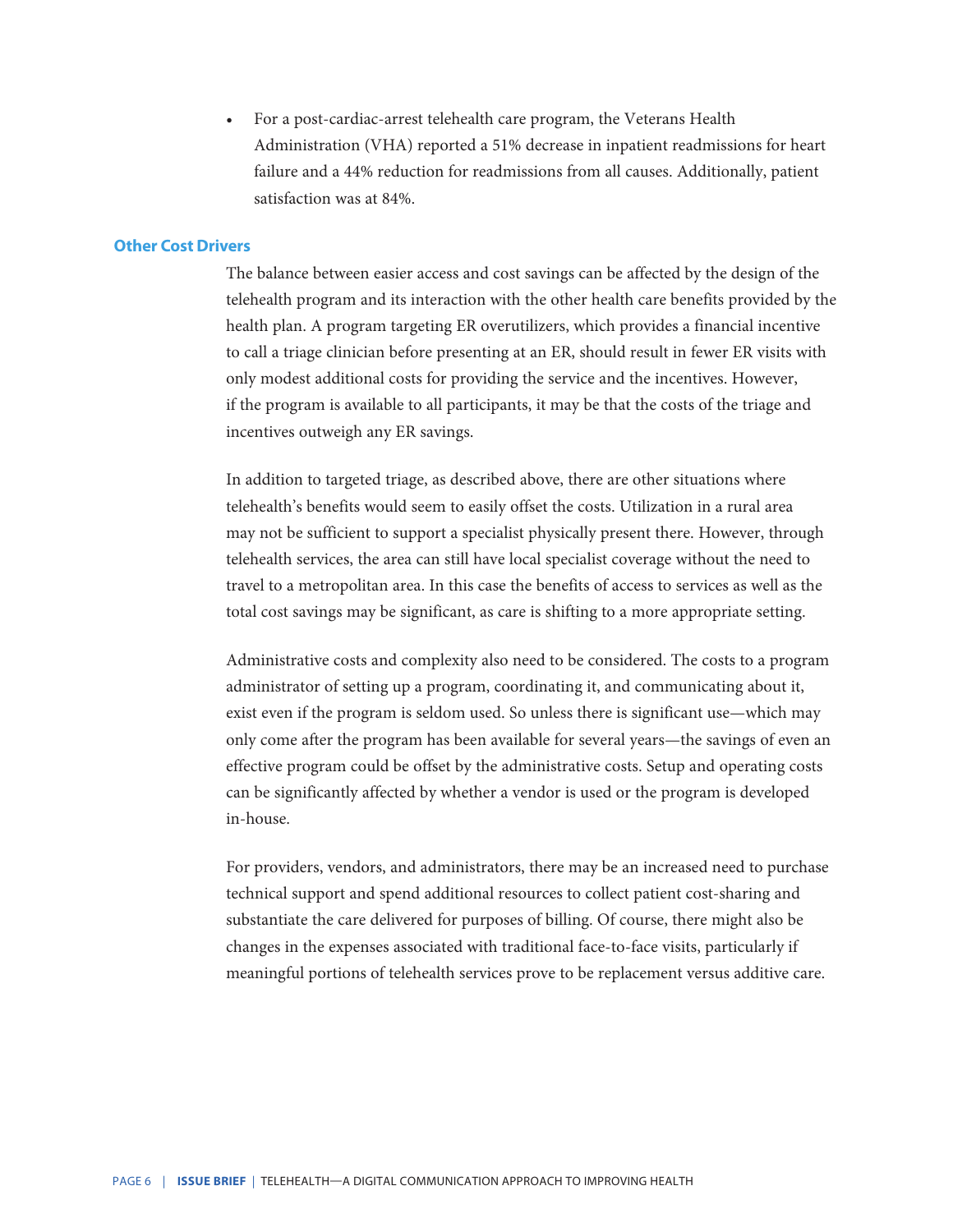Telehealth programs, their structure, and acceptance are all quickly evolving. Currently the data on telehealth programs' effectiveness is limited. Quantifying the total cost savings, especially for care beyond the telehealth visit itself, is difficult, and there are no generally accepted methods to determine them. Many of the studies involve special situations or are presented by entities with a vested interest in the study results. Plan sponsors are still experimenting with benefit designs, and some regulatory constraints limit flexibility. All of these factors make forecasting the financial results of a particular telehealth program an uncertain proposition.

### Provider Perspective

Medical professionals evaluating the telehealth landscape have a lot to contemplate: How can quality be maintained or even improved when treatment spans geography? Is it possible to simultaneously maintain or improve quality, service, access, and convenience? How can operations be structured to improve overall efficiency? What are required investments and the expected payback period? How should they deal with a regulatory environment that did not assume a telehealth modality? Each of these topics is considered below.

#### **Quality**

As telehealth expands to different types of services—from psychotherapy to providing initial assessments in primary care to other services such as dermatology—there will be an emphasis on measuring processes, results, and assurances of quality. The measurement of aspects surrounding the quality of services is currently in its infancy, with only a few initiatives currently overseeing such assessments.

The National Quality Forum (NQF) is the primary organization that evaluates and endorses evidence to support quality measurements when submitted by various public and private-sector organizations. The NQF report *Creating a Framework to Support Measure Development for Telehealth*<sup>16</sup> recorded the work of a multi-stakeholder committee to provide input and development of a framework for telehealth performance measures and their concepts. This was intended to support future efforts to advance quality measurement for telehealth. NQF categorized measurement concepts for telehealth into broad domains:

- Patient access to care;
- Financial impact and cost;
- Patient and clinician experience; and
- Effectiveness of clinical and operational systems.

16 *[Creating a Framework to Support Measure Development for Telehealth](http://www.qualityforum.org/Publications/2017/08/Creating_a_Framework_to_Support_Measure_Development_for_Telehealth.aspx)*; National Quality Forum; August 2017.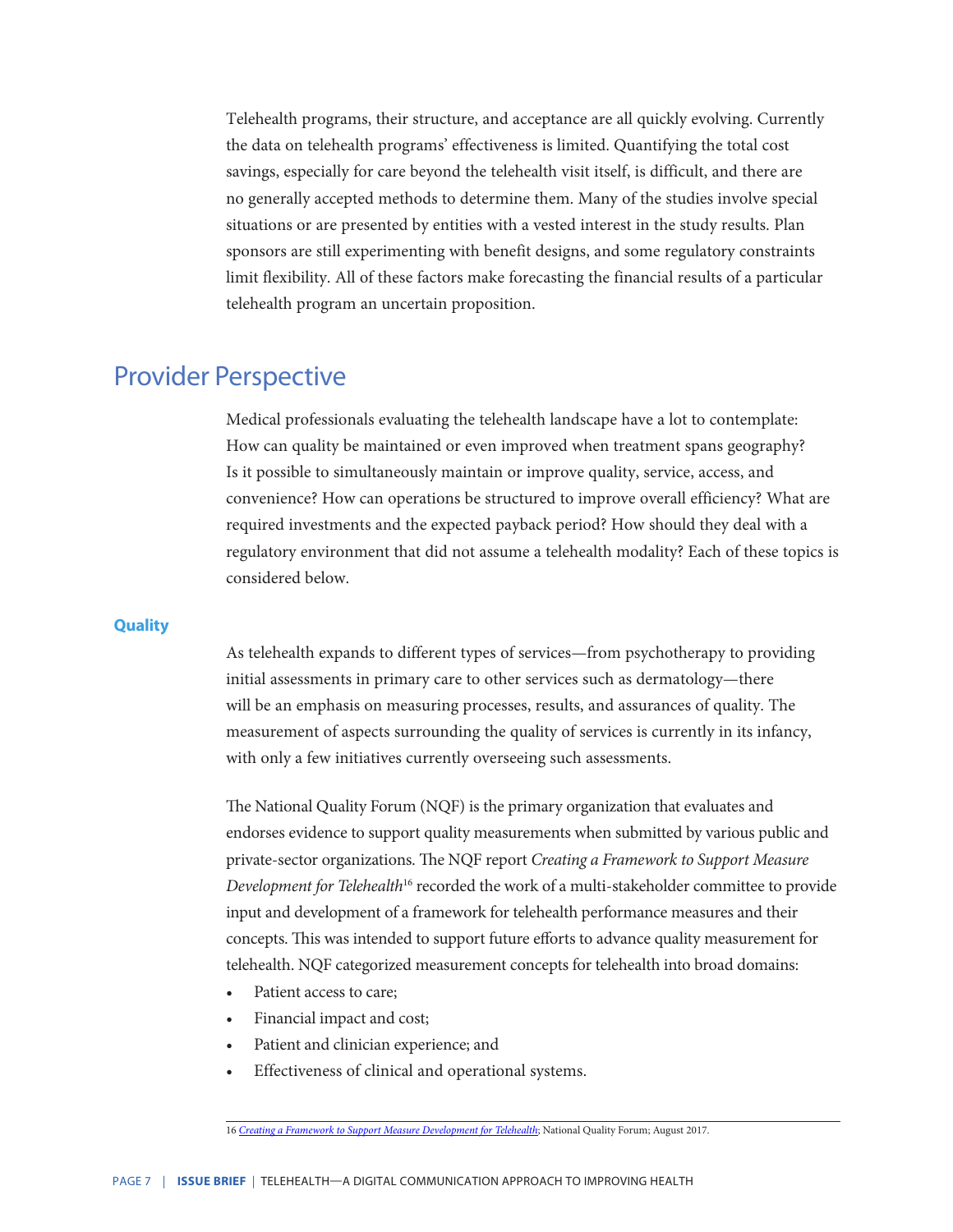Quality of care should be considered in each of these domains, "as each of these affect the quality of a health outcome or process."17

NQF recommended six concepts as highest priority for proposed measurements in telehealth:

- Travel;
- Timeliness of care;
- Actionable information;
- Telehealth's added value in evidence-based practices;
- Patient empowerment; and
- Coordination of care.

These concepts reinforce the maintenance or improvement in health outcomes and patient experience, specifically in a telehealth environment.

Beyond the general desire to ensure quality for patients seeking care through telehealth providers, quality measures can also alleviate physician concerns that they may get lower reimbursement than if they had otherwise seen someone in person, or that telehealth could undermine the doctor-patient relationship. And demonstrations that quality is maintained or improved in telehealth can foster patient acceptance and adoption.

It is possible that increased access to telehealth services could increase utilization for conditions that do not require medical intervention. If this occurs, the overall quality of care might not be improved significantly even though the overall incidence of telehealth visits might increase.

#### **Treatment Environment Considerations**

Providers are held responsible for the environment in which treatment is performed. In fact, from a patient's perspective, perceived quality can be determined more by the subjective environment than the objective clinical practice. Generally, providers do not willingly adopt practices, telehealth or otherwise, that are not expected to be safe and satisfying for patients. Threshold questions therefore include: Can telehealth be delivered in such a way that it preserves or increases customer satisfaction in addition to quality as evaluated by clinical measures? What is the appropriate level of patient interaction for the telehealth encounter? Which services should be offered?

<sup>17</sup> Ibid., page 7.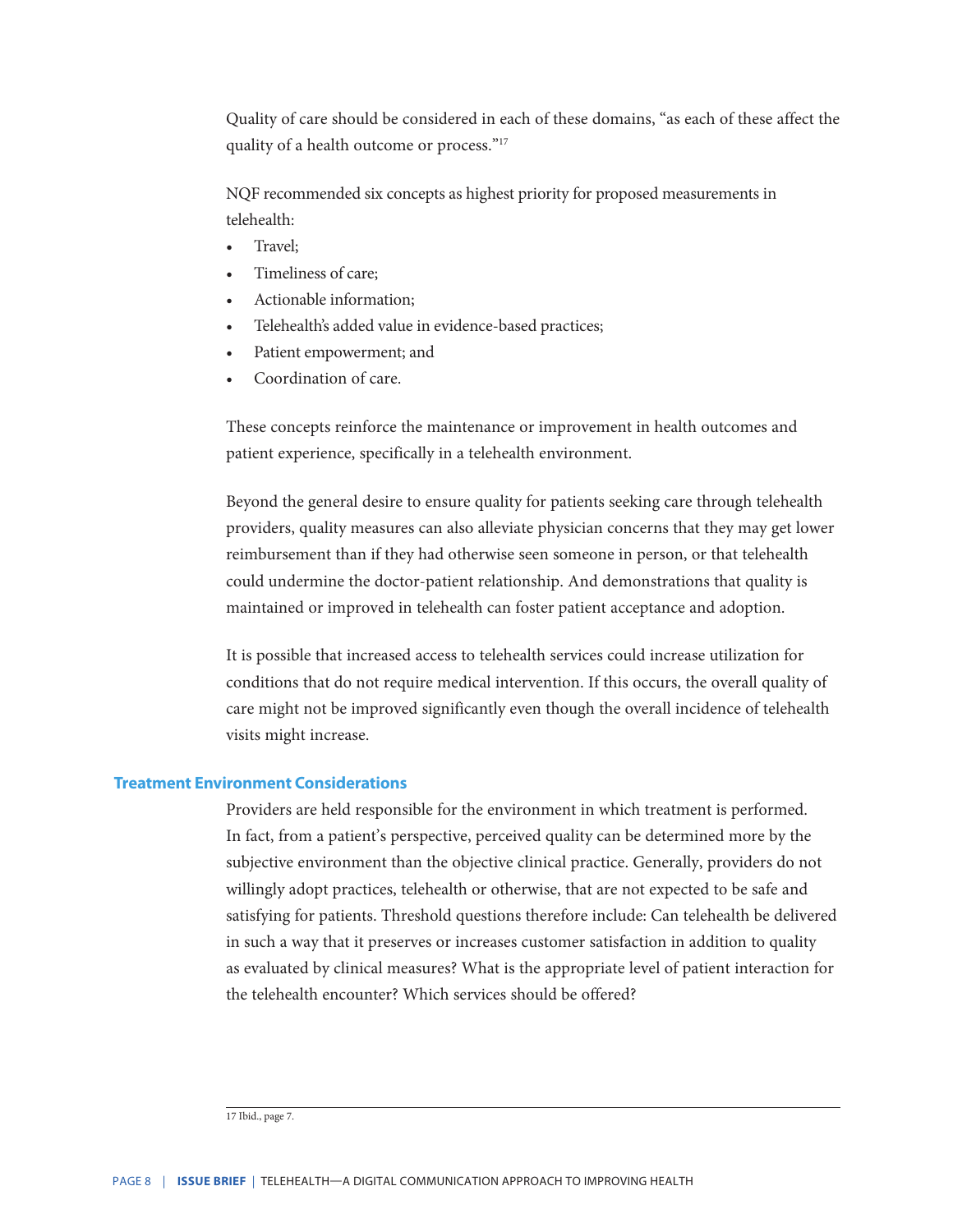In theory, telehealth should increase patient convenience and access to providers, but this outcome is not guaranteed and will only be achieved through thoughtful design of processes and requisite investment in technology and education. Of paramount importance is the degree to which telehealth visit information can be shared with a patient's other providers. This "interoperability," especially of disparate electronic medical records (EMRs), is a current problem area in more traditional medical care, as well as with telehealth.

Providers also need to decide when and how to position telehealth as a preferred alternative to an in-person visit. A recent study published in the *Journal of the American Medical Association* (JAMA) focused on tele-dermatology results, with mixed findings. In only 23% of cases was the patient asked for their existing primary care provider, and in only 10% of cases were patients offered to have medical records sent to their personal care physician (PCP).<sup>18</sup> This lack of integration with the member's PCP can be an impediment to care coordination, which must be solved to ensure these interventions fit within the scheme of coordinated care and PCP-centric delivery systems.

#### **Operational Considerations**

Despite enormous potential, designing a seamless digital customer experience for complex professional services does not happen without thoughtful design, investment, and execution. Executed well, and at scale, there is potential for decreased unit cost, but this is not an inevitable or immediate outcome.

In the 2017 survey report cited above, *Closing the Telehealth Gap*, the necessary investment in technology is viewed as the top obstacle to telehealth adoption and is cited as an issue by 50% of the providers surveyed.19 In order to deliver on the promise of telehealth, providers must first have the robust technological infrastructure by which to deliver services. This requires investment in technological resources, and without more clarity around reimbursement for, and savings from, telehealth, it is difficult to justify investment in this technology.

<sup>18</sup> ["Choice, Transparency, Coordination, and Quality Among Direct-to-Consumer Telemedicine Websites and Apps Treating Skin Disease](https://jamanetwork.com/journals/jamadermatology/fullarticle/2522336)"; *JAMA Dermatology*; July 2016.

<sup>19</sup> *[Closing the Telehealth Gap](http://www.customonline.com/assets/Closing-the-Telehealth-Gap.pdf)*; Avizia; 2016.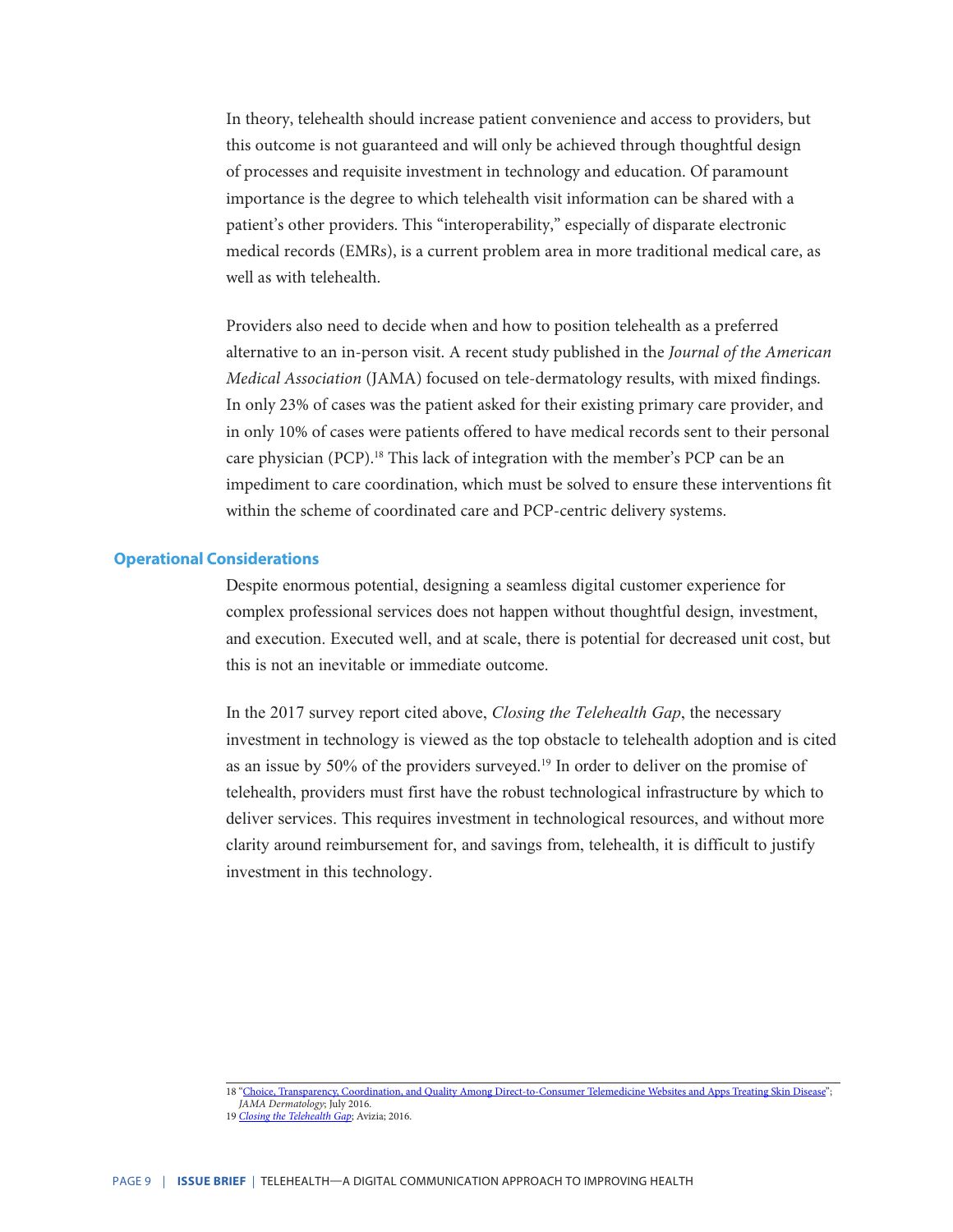These necessities tend to favor larger, well-capitalized groups at a minimum or, increasingly, capital-backed organizations specializing in telehealth. Providers contemplating telehealth alternatives should also be mindful of existing virtual competitors. Some corporations have existing business relationships with prominent commercial payers and seemingly have the size and scale to partner well with large organizations. These companies also offer direct-to-consumer options, potentially limiting market potential for new entrants.

Another consideration for an organization that aims to expand into telehealth is how to efficiently incorporate telehealth into operations. An efficient video visit requires that provider and patient are both available at the same time, with a reliable, high-quality, secure connection even for relatively routine services.

In addition to the right investment and solid operating model, both the patient and provider need to progress along a learning curve. This might not be realistic for a specialty that typically attracts one-time patients.

Less daunting—but perhaps as important as the challenges above—is the ability to document and bill for telehealth services provided, which will be key to viability of the delivery option.

### Regulatory and Legal Perspective

There are challenges with the implementation of telehealth within the regulatory bounds that exist today—many of which are based on traditional provider/patient relationships. When medical care is performed by a provider and patient in a single location, state jurisdiction is clear. But when the provider and patient are in different states, regulatory requirements could be unclear or cumbersome. Also, the tools developed to expose and control fraud, abuse, and waste might need to be enhanced.

#### **State Regulation**

Provider licensure is one such issue. Each state is responsible for its own provider licensure requirements and 49 states, as well as the District of Columbia, Puerto Rico, and the U.S. Virgin Islands, require the physician to be licensed in the state in which the patient is located.20 This means that providers offering telehealth services nationwide

<sup>20 &</sup>quot;Telemedicine Policies-Board by Board Overview"; Federation of State Medical Boards; undated.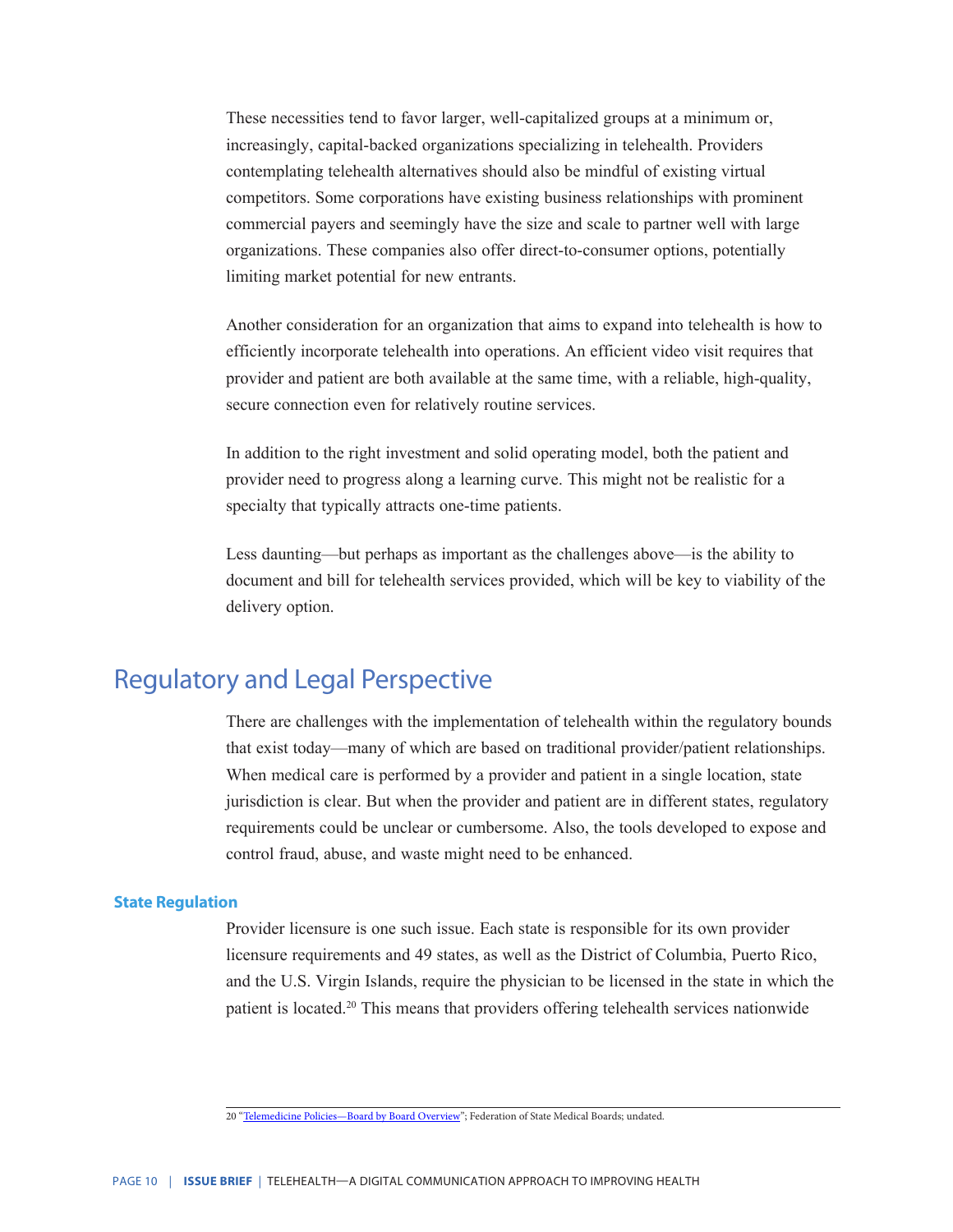need to obtain licensure in virtually all states. Fourteen states require providers to obtain a special purpose or telehealth-specific license, while four states require a physician to register if they wish to practice across state lines.<sup>15</sup> These variable requirements by state can make it difficult for providers to obtain licensure to provide telehealth services to patients across the country and ensure they are meeting the applicable requirements of each state. Some states have responded through the Interstate Medical Licensure Compact, which allows for license reciprocity for providers practicing across state lines. Currently, 29 states (as well as the District of Columbia and the Territory of Guam) have joined the compact, with legislation to join having been introduced in one additional state $21$ 

The regulatory environment around online prescribing is another challenge for providers practicing telehealth. Historically, online prescribing of controlled substances has been governed by the Ryan Haight Online Pharmacy Consumer Protection Act of 2008.22 The act requires that providers issuing a prescription for a controlled substance first have an in-person exam with the patient or meet one of seven narrowly defined exceptions. This is a significant impediment to the practice of certain fields such as telepsychiatry, as well as a challenge to telehealth practice in general. The recently signed SUPPORT for Patients and Communities Act<sup>23</sup> requires the U.S. Drug Enforcement Administration (DEA) to issue regulations defining a special registration process for telehealth providers to issue controlled substances, which is expected to aid in telehealth's use in treating patients with substance abuse disorders.

#### **Legal**

As the use of telehealth increases, the concerns regarding malpractice and liability exposure will also increase. Allegations of malpractice can cover a broad range of situations, including, but not limited to, incorrect diagnoses, incorrect interpretation of diagnostic imaging, miscommunication resulting in a patient's failure to follow the appropriate next steps, incomplete telehealth examination, performing a telehealth examination when the condition was better suited for an in-person exam, negligent prescribing resulting from telehealth exam, and failure to consult a specialist if necessary.

<sup>21</sup> [Interstate Medical Licensure Compact website](https://imlcc.org/).

<sup>22</sup> [H.R.6353—Ryan Haight Online Pharmacy Consumer Protection Act of 2008.](https://www.congress.gov/bill/110th-congress/house-bill/6353/text)

<sup>23</sup> ["SUPPORT for Patients and Communities Act.](https://www.congress.gov/115/bills/hr6/BILLS-115hr6enr.pdf)"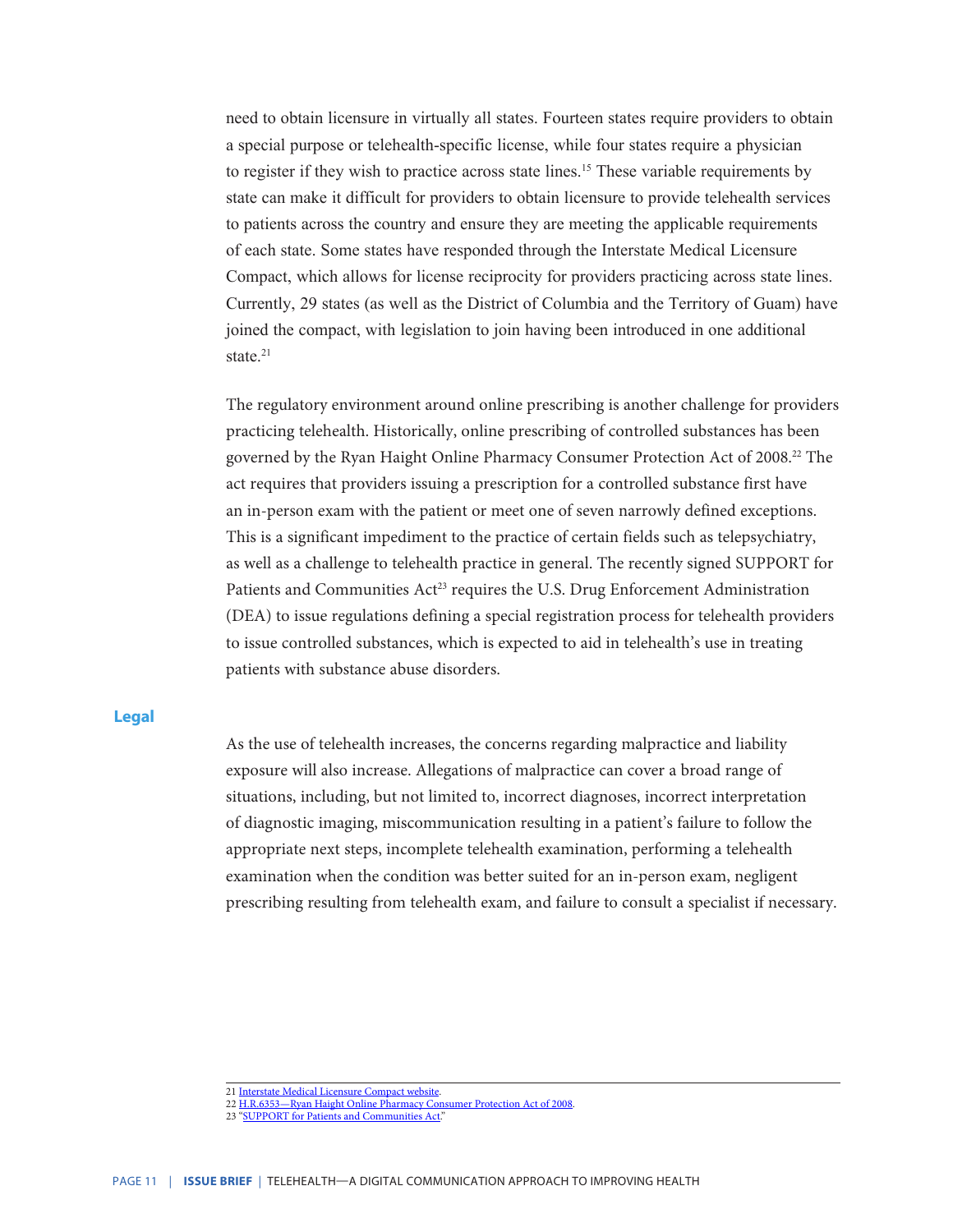Trying to determine what actually happened when an allegation arises can get quite complex. For example, consider a situation in which a physician in one state wrote a prescription for a patient in a different state based on the telehealth exam and images that were transferred by the patient. What if the patient subsequently had a severe and debilitating reaction to the medication? A variety of questions can arise in trying to determine what actually happened, whether the provider is at fault, and whether there should be any repercussions. These include:

- Was the telehealth exam comprehensive enough to diagnose the patient?
- Was the connection (e.g., phone, computer, or tablet) used for communication clear and uninterrupted?
- Were images that were transferred clear, undistorted, and detailed enough to make an appropriate diagnosis?
- Could a break in the connection (e.g., power outage, internet lapse, etc.) have created a misdiagnosis?
- Did the symptoms described by the patient suggest that an in-person examination would have been more appropriate?
- Was the physician appropriately credentialed and qualified to give care in the state of the patient?

These questions highlight some major concerns regarding liability:

- Incorrect diagnoses and prescribing—If the information transmitted from patient to provider is flawed, resulting in an inappropriate diagnosis, who is responsible?
- General malpractice complexities—Could miscommunication have been caused by the connection or malfunctions of the technology? To what standard should the provider be held to assure that information received is correct?
- Cybersecurity—How would a data breach be handled? All applicable laws such as the Health Insurance Portability and Accountability Act (HIPAA), the Health Information Technology for Economic and Clinical Health Act (HITECH), and the Children's Online Privacy Protection Act (COPPA) would still apply.
- Fraud and abuse—Both the patient and provider need to be correctly identified.

Steps can be taken to mitigate these concerns. Providers can be appropriately licensed and credentialed. Technology can be of appropriate quality and secured to minimize the cyber risk. All applicable regulations can be followed in both the state of the patient and the state of the provider. There are always exceptional cases in medicine, and ambiguous regulation and legal jeopardy may delay adoption of this new technology.